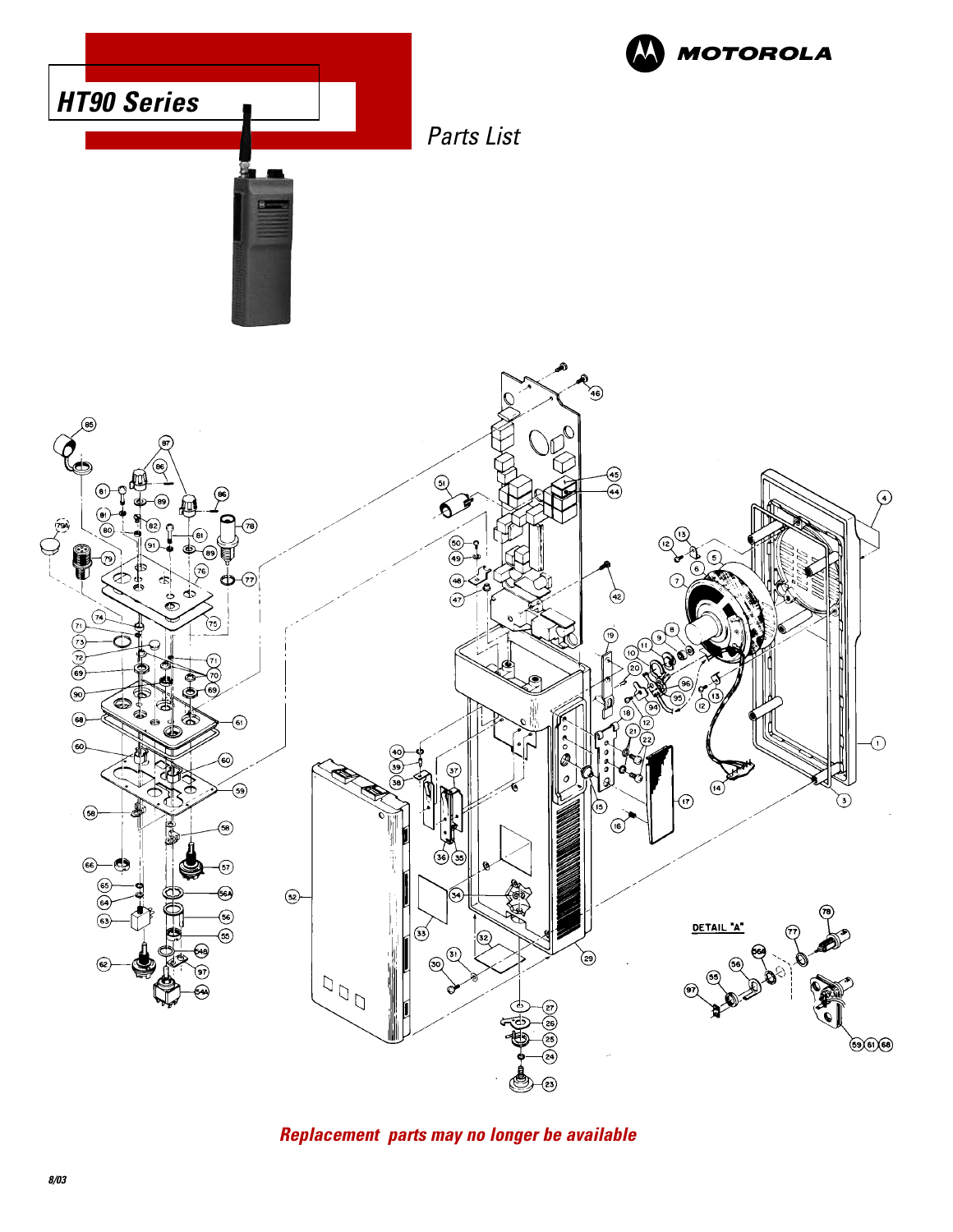

**HT90 Series**

# Parts List

| REF.     |                          |                                                  | REF. |                         |                                                    |
|----------|--------------------------|--------------------------------------------------|------|-------------------------|----------------------------------------------------|
| NO.      | PART NO.                 | <b>DESCRIPTION</b>                               | NO.  | PART NO.                | <b>DESCRIPTION</b>                                 |
| 1        | 0105950G05               | Assembly, Front Cover; Standard                  | 54A  | 4005120E03              | Switch, Frequency; Toggle (S201)                   |
| 2        | $\overline{a}$           | Not used                                         | 54B  | 3205082E17              | Seal, "O" Ring                                     |
| 3        | 3205472P09               | Gasket, Seal                                     | 55   | 0205050E05              | Nut, Spanner                                       |
| 4        | 3305153J01               | Label, Nameplate                                 | 56   | 2905658K01              | Lug                                                |
| 5        | 1105932J01               | Adhesive, Felt                                   | 56A  | ----                    | Lockwasher, Internal Tooth (p/o item 78)           |
| 6        | 3505152J01               | Felt, Speaker                                    | 57   | 0105956H97              | Switch, Volume/On-Off (R202/S204)                  |
| 7        | 5005181E02               | Speaker, (LS401)                                 | 58   | 3905195J02              | Contact                                            |
| 8        | 7505182J01               | Pad, Microphone Boot                             | 59   | ----                    | Plate, Retainer                                    |
| 9        | ----                     | Microphone (MK401) P/O RPX4654A                  | 60   | $\cdots$                | <b>Bushing</b>                                     |
| 10       | $---$                    | Bracket, Microphone P/O RPX4654A                 | 61   | $---$                   | Panel, Control                                     |
| 11       | ----                     | Boot, Microphone P/O RPX4654A                    |      |                         | ** Items 59, 60, and 61 are not field              |
| 12       | 0300138651               | Screw, Phillips: 2-56 x 5/32"                    |      |                         | repairable; order Assembly 0105956H87              |
| 13       | 4205670D01               | Clamp, Speaker                                   | 62   | 0105956H99              | Switch, PL/Squelch Control                         |
| 14       | $\overline{a}$           | Connector (P401) P/O RPX4654A                    | 63   | 0105950G12              | Jack, Speaker (J02) (S203-R201)                    |
| 15       | 3205332K01               | Seal                                             | 64   | 0405662K01              | Washer, Insulating                                 |
| 16       | 4182093A07               | Spring, Actuator; coiled                         | 65   | 3205082E15              | Seal, "O" Ring                                     |
| 17       | 4505177J01               | Actuator, Push-to-Talk                           | 66   | 0205050E07              | Nut, Spanner                                       |
| 18       | 0705175J01               | Bracket, Actuator                                | 67   | $\overline{a}$          | Not used                                           |
| 19       | 4105176J01               | Spring, Actuator                                 | 68   | 3205082E38              | Seal, "O" Ring                                     |
| 20       | 2205390M01               | Pin, Retainer                                    | 69   | 0205629L02              | Nut. Hex                                           |
| 21       | 3205082E13               | Gasket, "O" Ring                                 | 70   | 3205933J02              | Seal, Switch                                       |
| 22       | 0305466C02               | Screw, Special; 4-40 x 0.140"                    | 71   | 3205082E11              | Seal, "O" Ring                                     |
| 23       | 4605170J01               | Stud, Latch                                      | 72   | 3805216J02              | Plug, Seal                                         |
| 24       | 3205082E14               | Gasket, "O" Ring                                 | 73   | 3205082E12              | Seal, "O" Ring                                     |
| 25       | 4105172J01               | Spring, Latch                                    | 74   | 4305206J01              | Sleeve                                             |
| 26       | 5505150L01               | Latch, Pawl                                      | 75   | 6405208J01              | Plate, Pressure                                    |
| 27       | 0405171J01               | Washer, Teflon                                   | 76   |                         | Escutcheon, Graphic; for                           |
| 28       | ----                     | Not used                                         |      | 1305181J01              | Basic Carrier Squelch Models                       |
| 29       | $---$                    | Assembly, Housing; includes items                |      | 0r                      |                                                    |
|          |                          | 36, 37, 38, 39 & 40                              |      | 1305181J02              | Universal, Carrier Squelch Models                  |
|          | 0105954G94               | Standard                                         |      | 0r                      |                                                    |
|          | or                       |                                                  |      | 1305181J09              | Basic, PL Squelch Models                           |
|          | 0105954G95               | Silverized                                       |      | 0r                      |                                                    |
| 30       | 0300120621               | Screw, Phillips; 4-40 x 1/4"                     |      | 1305181J10              | Universal, PL Squelch Models                       |
| 31       | 0484345A06               | Washer, Seal                                     | 77   | 3205082E28              | Seal, "O" Ring                                     |
| 32       | ----                     | Label, FCC Identification, not field replaceable | 78   | 0900855268              | Connector, Antenna (J203) BNC                      |
| 33       | $\cdots$                 | Label, Frequency; not field replaceable          | 79   | <b>RPX4630A</b>         | Connector, Universal (J201)                        |
| 34       | 4210219A25               | Retainer, E-Clip                                 | 79A  | 3805216J01              | Plug, Seal (Basic Models)                          |
| 35       | 6505214E01               | Fuse (F501)                                      | 80   | 0205050E01              | Nut, Spanner                                       |
| 36       | ----                     | Contact, Strap                                   | 81   | 0305662D17              | Screw, Captive                                     |
| 37       | $---$                    | Contact, Positive                                | 82   | 0310129A24              | Screw, Slotted; Nylon                              |
| 38       |                          | Contact, Negative                                | 83   |                         | Not used                                           |
| 39       | $---$                    | Bushing, Strap                                   | 84   | ----                    | Not used                                           |
| 40       | ----                     | Gasket, "O" Ring                                 | 85   | 3205217J01              | Seal, Cap                                          |
|          |                          | *Items 36, 37, 38, & 40 are not field            | 86   | 0383174C02              | Screw, Set                                         |
|          |                          | replaceable; order applicable Housing            | 87   | 3605207J03              | Knob, Volume and Squelch                           |
|          |                          | Assembly (item 2).                               | 88   | ----                    | Not used                                           |
| 41       | $---$                    | Not used                                         | 89   | 0405171J02              | Washer, Nylon; Black                               |
| 42       | 0305887J01               | Screw, Slotted; 4-40 x 3/16"                     | 90   | 0282653D07              | Nut, Spanner                                       |
|          |                          |                                                  | 91   |                         |                                                    |
| 44       | 0105953G48<br>0705162J01 | PTT Switch (S202)<br>Bracket, PTT Switch         | 93   | 0400009777<br>----      | Lockwasher, No. 4<br>Not used                      |
| 45       | 0305887J01               | Screw, Slotted; 4-40 x 3/16"                     | 94   | 1405135P01              | Insulator, Mic.                                    |
| 46       | 4305936J01               | Bushing, Shoulder                                | 97   | 8405878L02              | Circuit Board, Printed (see Detail "A")            |
| 47<br>48 | 3905567L02               | Contact                                          |      |                         |                                                    |
|          |                          | Lockwasher                                       |      |                         |                                                    |
| 49       | 0400008406               |                                                  |      |                         | <b>Cancelled Product HT90: Aftermarket support</b> |
| 50<br>51 | 0300138651<br>4305209J01 | Screw, Phillips; 2-56 x 1/8"<br>Sleeve           |      |                         | criteria has been met for spare parts. Items ma    |
| 52       | $\cdots$                 | Battery (see page 90)                            |      |                         |                                                    |
|          |                          |                                                  |      | no longar ha availahla. |                                                    |



53 ---- Not used

oard, Printed (see Detail "A") **Aftermarket support** spare parts. Items may **no longer be available.**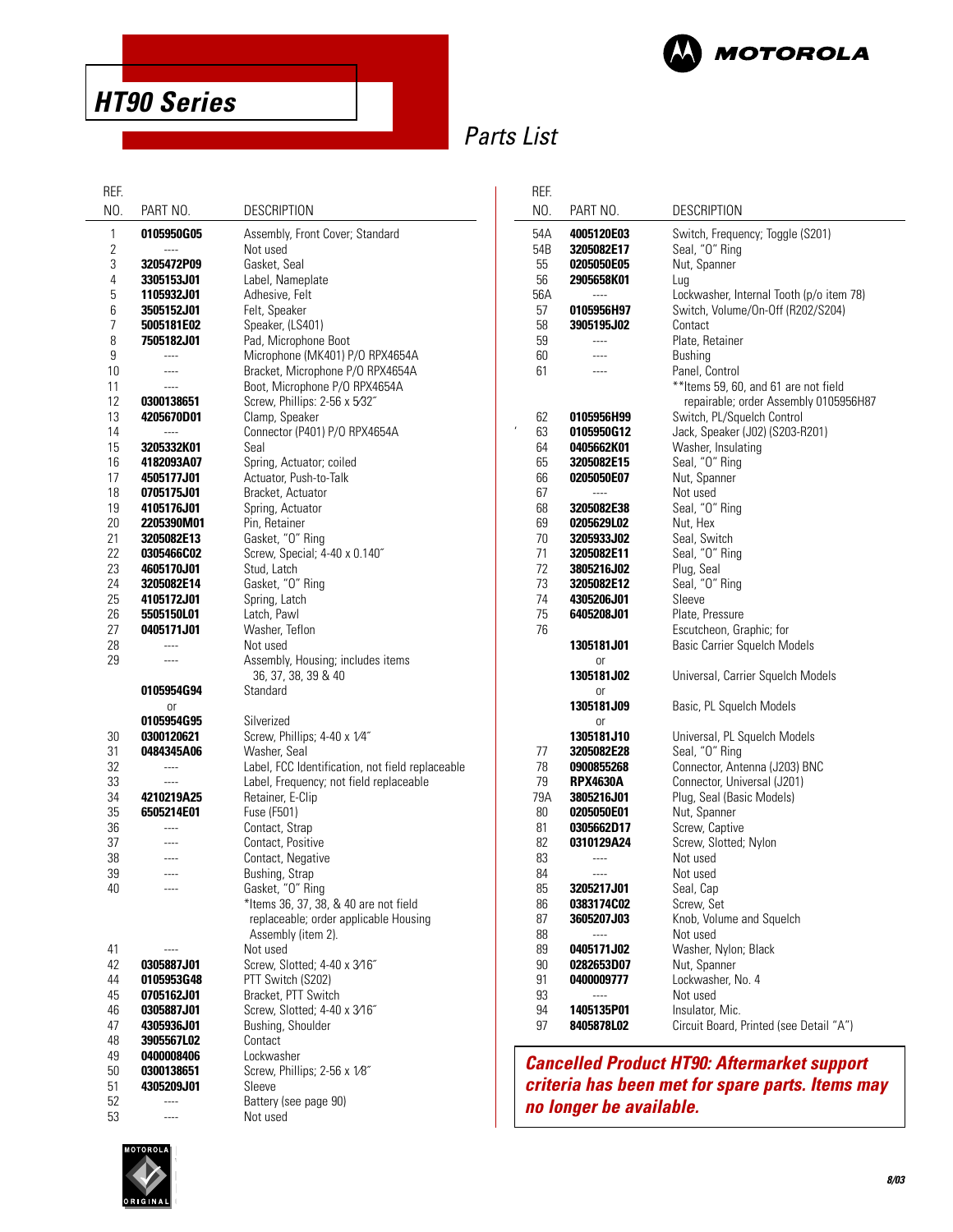



# Portable Accessories

### **Chargers**

### **Single Unit Chargers**

These units are capable of charging a battery in or out of the radio and automatically revert to a trickle charge rate when fully charged. The rapid charge battery must be used in



NLN7493A

a rapid charger to attain the 1 hour charge rate. Visual indication when the battery is fully charged is provided by the rapid charger.

**NLN7493A** Compact Standard Charge 120V AC

**NLN7647A** Standard Charge, 240V AC

**NLN7648A** Rapid Charge, 240V AC

### **Multiple Unit Chargers**

These 6 compartment units accommodating either radio or battery alone can be desk, wall, or rack mounted. A switch is provided for either 117V or 234V AC operation. Other features are similar to the single unit chargers.

For systems where cost and space are the overriding concerns, the



compact single unit charger with plug-in transformer is the answer. This unit will charge the radio only at the standard 16 hour charge rate.

**NLN7966B** Rapid Charge, 120/240V AC

**NLN7967A** Wall Mounting Kit, for 6 unit charger



NLN7967A

### **Battery Maintenance Systemplus (BMSplus)**

Using interchangeable battery adapters (sold separately), the BMS<sup>plus</sup> is capable of charging and discharging, analyzing, conditioning and cycle test on batteries; tracking battery voltage and capacity (mAh).

The BMSplus offers a 3 year warranty. Its easy-to-use design supports hundreds of 2-way, cellular, and camcorder batteries with printer port\* (Serial-RS-232C port – uses female 9-pin to male 25-pin cable).



WPLN4079BR

**WPLN4079BR** Six-Station, 110V AC, 50/60 Hz **WPLN4080BR** Six-Station, 230V AC, 50/60 Hz **NDN4005B** Three-Station, 110V AC, 50/60 Hz **NDN4006B** Three-Station, 230V AC, 50/60 Hz

### **BMSplus Adapter**

**TDN9440A** Standard Adapter, HT90

### **Optional Adapters**

**\*\*TDN9432A** Adapter, Universal Alligator Clip Lead **\*\*TDN9527A** Adapter, Universal Dip Switch

\*Compatible with the STAR Micronics SP200 series printers, available from any STAR Micronics distributor, and other printers with STAR emulation.

\*\*Universal adapters available as an option to accommodate all radio types.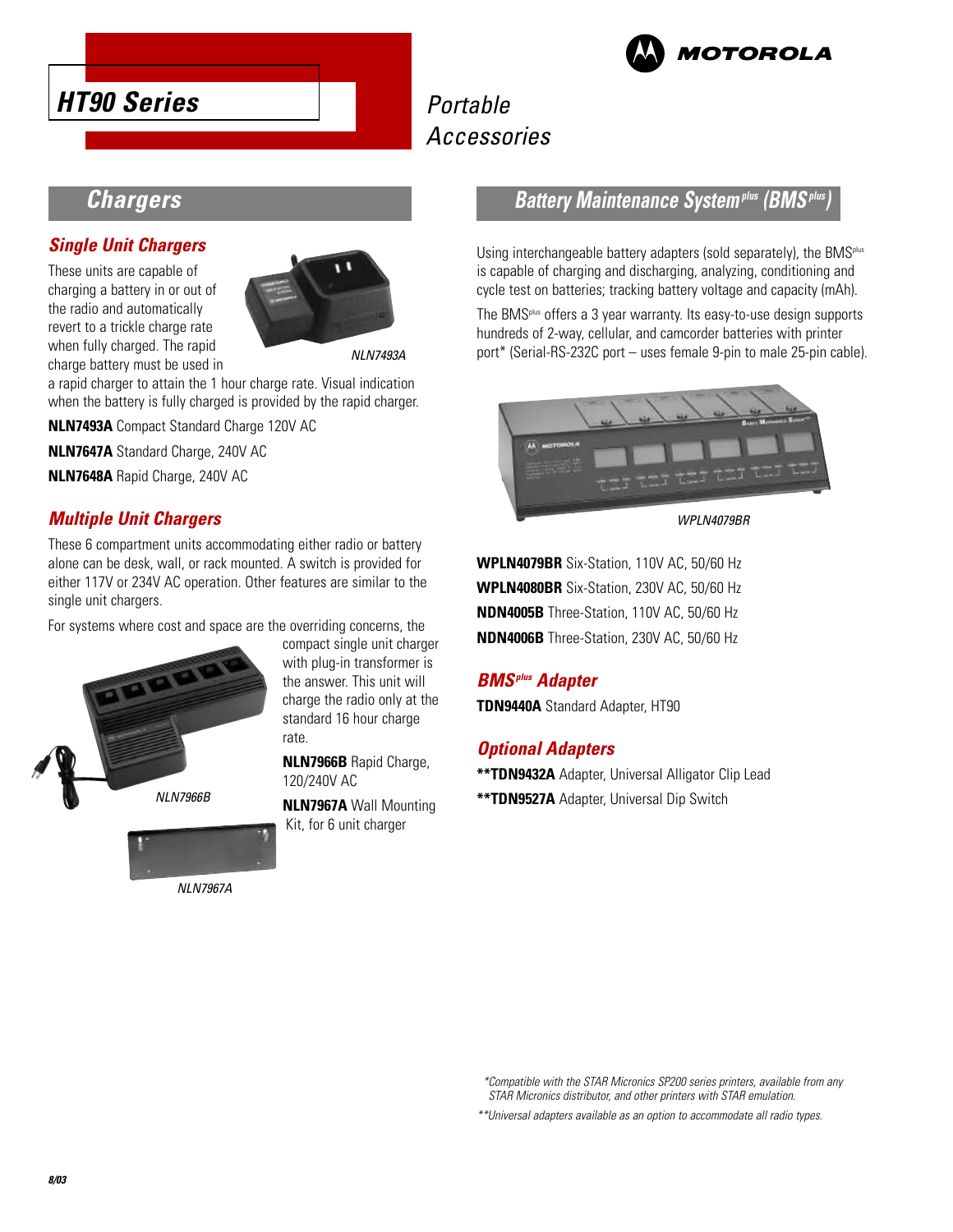

**Carrying Accessories**

**Carrying Cases**

loop not included

Carrying case accessories provide added protection for your radio while enhancing a quality appearance. T-strap not included. **NLN7444A** Urethane Case, Standard **NLN7693A** Urethane Case, swivel belt

# **HT90 Series**

# Portable Accessories

### **Battery Optimizing System II (BOS II)**



WPLN4124AR

- Support for NiCd, NiMH, Li-ion, and SLA batteries
- 100 watt power supply and programmable from 100 mAH to 4 amps per station
- Interchangeable adapters accomodate all major brands
- Includes a variety of user programs and allows for customizable programming
- Proprietary recondition cycle restores NiCd and NiMH batteries
- Increased processing power and testing resolution including a three minute Quicktest that measures the batteries State of Health (SoH)
- Printer output for reports and labels
- Three year warranty

**WPLN4124AR** BOS II, Four-Station, 100-240V AC (US line cord)

# **WPLN4125AR** BOS II, Four-Station, 100-240V AC (UK/Euro line cords)

#### **BOS Adapter**

**RL-71163** Standard Adapter, HT90

#### **Optional Adapters**

**RL-70115** Adapter, Universal; services Li-ion **RL-70110** Adapter, Universal; service NiCd and NiMH

#### No other battery analyzer matches the speed, accuracy, and versatility of the Battery Optimizing System II. Ideal for large fleet, public safety, and all other users who rely on their battery performance. Now with increased power, more sophisticated programming options, and easier to use navigation paths, optimizing your batteries was never easier. Key features include:

**Carrying Strap NTN5243A** Carrying Strap

NLN7444A

ŵ

NTN5243A



**T-Strap 4205297G03** Nylon T-Strap

### **Belt**

**4200865599** 2˝ Wide Leather Belt, for all models

**Swivel Belt Loop 4282421J06** Leather, 2.5˝



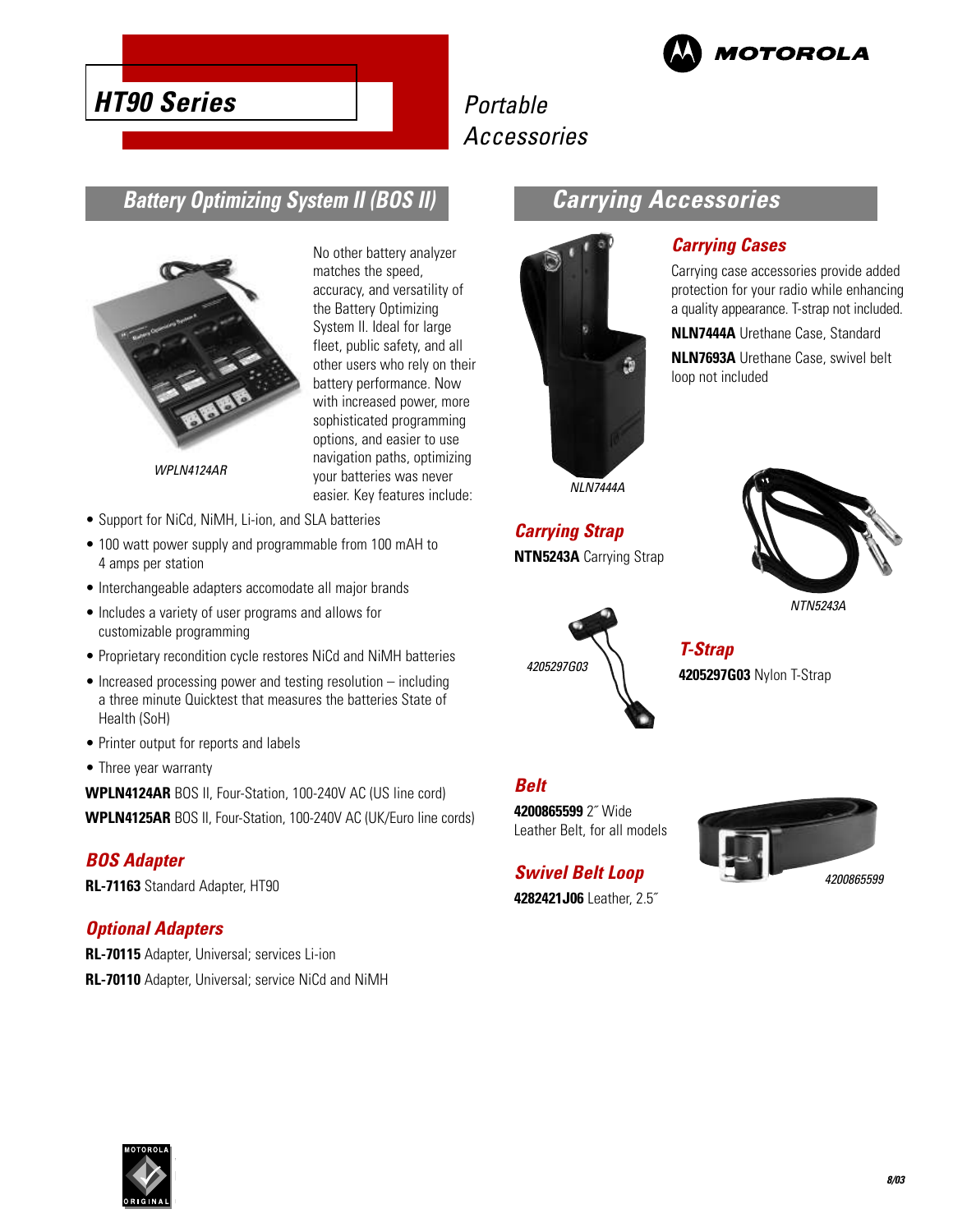



# Portable Accessories

## **Audio Accessories**



**NSN6008A** Lapel Speaker



**NMN6095A** Speaker/Microphone with Coil Cord



### **Epaulet Strap**

Black leather epaulet straps secure remote speaker microphones to epaulet of shirts or jackets and attach around cord. Allows reliable communications in hostile environments with clip style strap.

**RLN4295A** Epaulet Strap, Small Clip

RLN4295A



**5083693B04** Earpiece with Volume Control

**Mobile Microphone**

**HMN1001B** Mobile Microphone



HMN1001B

### **Audio Accessories**

### **Headsets**

All headset accessories include adapter cables and can be plugged directly into radio. No additional equipment is required.

Low to moderate noise level (less than 100 dB) lightweight headset with Electret condenser microphone and single speaker. NOTE: Cannot be worn with headgear.

**BDN6247A** In-line push-to-talk switch

**BDN6248A** Pendant-thumb push-to-talk switch

High noise level headset (up to 115 dB) with military noise-cancelling microphone and dual speaker. NOTE: Can be used with or without hard hat or fire helmet.

**BDN6261A** Body/foot switch that can be belt mounted

### **Listen Only Headphones**

For all portables and pagers provided with earphone jack. Headphones are equipped with a 40 inch cable terminated with micro plug.

**BDN6268A** Lightweight headphone with single speaker

**BDN6269A** Noise-attenuating headphone with dual speakers

**BDN6270A** Noise attenuating headphone with dual speaker for use with or without hard hat or fire helmet



BDN6247A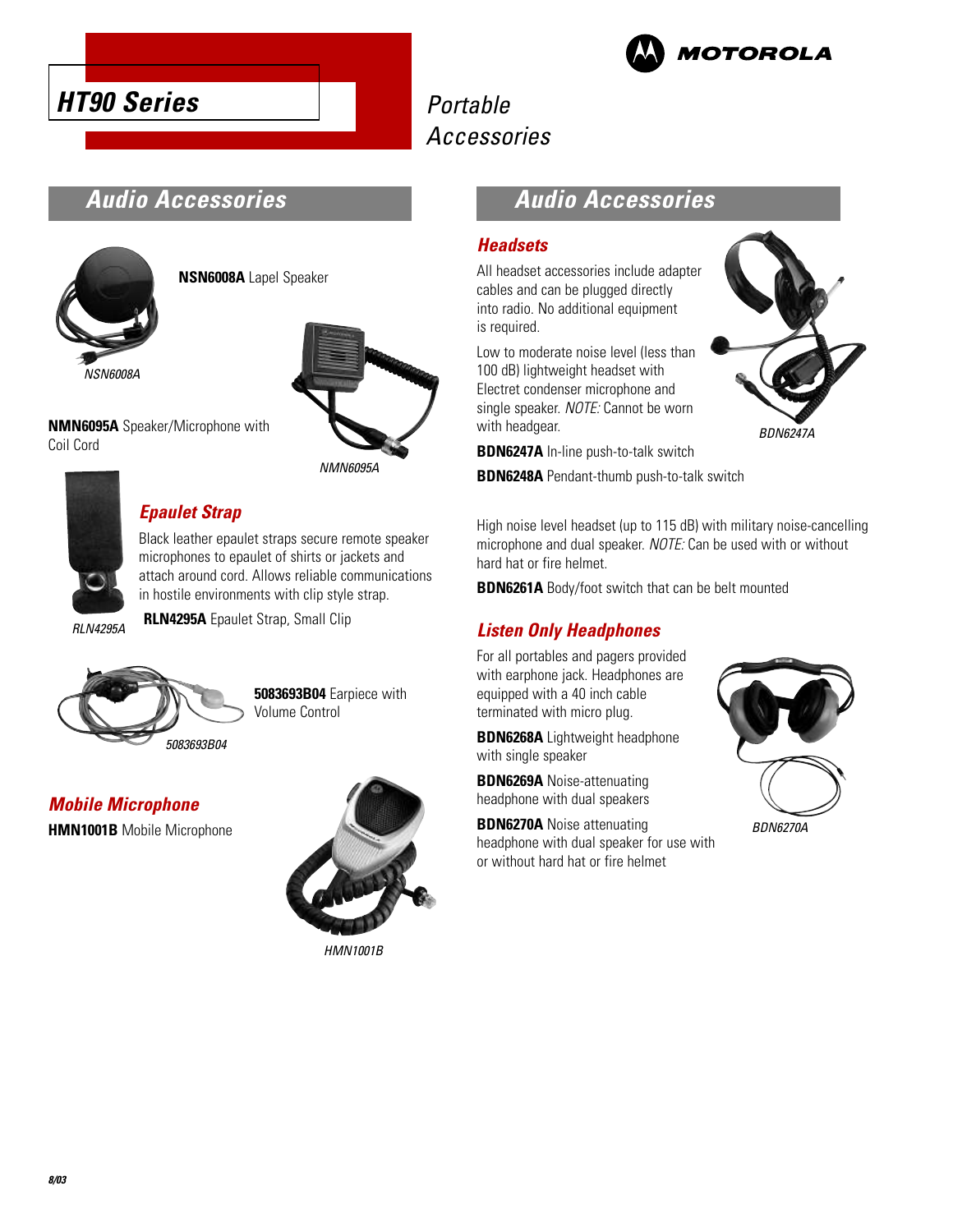

# Portable Accessories

### **Audio Accessories**

### **Heavyduty Headsets**

**HT90 Series**

Heavyduty headsets include Noise-Cancelling Microphones and can be worn with or without a hardhat. Headsets are for use in noise levels up to 125 dB. The Push-To-Talk switch is located on the earcup. The Vox module is contained within the headset on voice activated units. Heavy-duty headsets require radio adapter cable.



**BDN6645A** Push-To-Talk Headset with Boom Microphone, Requires Adapter Cable

BDN6645A

**BDN6635B** Voice-activated Headset with Boom Microphone, Requires Adapter Cable



BDN6635B

### **Audio Accessories**



**BDN6636B** Voice-activated Headset with Throat Microphone, Requires Adapter Cable

BDN6636B

**BDN6637A** Radio Adapter Cable

### **Helmet Kits**

The following DO NOT include headgear. NOTE: All helmet and face mask kits require a radio cable assembly (order separately).

Industrial/Police helmet kits for Bullard (Industrial) headgear with military noisecancelling microphone.

**BDN6275A** Single Speaker



BDN6275A

Helmet kit for Seer 1601, 1602 1⁄2 Shell (Police) headgear with military noise-cancelling microphone.

**BDN6277A** Single Speaker

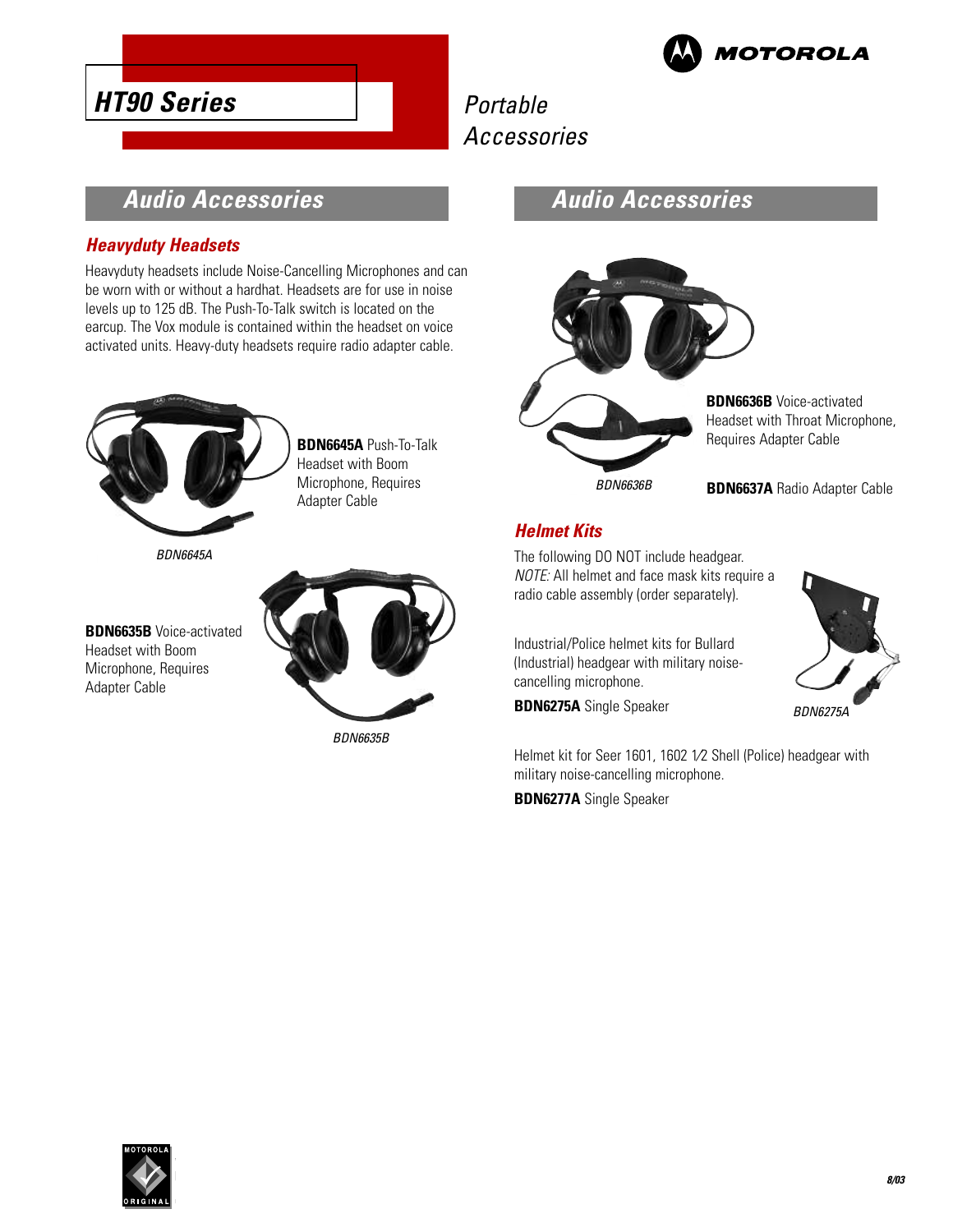

Portable Accessories, Antennas



## **Audio Accessories**

#### **Cable Assemblies**

NOTE: All helmet kits require one of the following cable assemblies:

**BDN6288A** Cable assembly for Industrial Radio helmet kit with pendant-thumb push-to-talk switch



BDN6288A

**BDN6292A** Cable assembly for Police Radio helmet kit with handlebar push-to-talk switch for belt mounted control box (only applies to BDN6291A)

### **Ear Mics**

Single unit microphone and speaker worn in the ear.Eliminates the need for handheld microphones or conventional headsets. Compact,

rugged design allows use under hearing protectors and protective clothing. Order cable separately.



**RMN4001B** Ear Mic, EM200

**0180359A51** Optional PTT Ring Switch for RMN4001A only

**0180356B97** Optional PTT Ring Switch for RMN4001B only



### **Portable Antennas**

#### **Heliflex**

Each antenna is color coded on the connector indicating frequency.

**8505183K06** 136-142 MHz Dip Coated, Red

**8505183K07** 142-150 MHz Dip Coated, Yellow

**8505183K04** 150-162 MHz Dip Coated, Black

**8505183K05** 162-174 MHz Dip Coated, White

**8505183K01** 440-470 MHz Dip Coated, Black

**8505309N07** 470-512 MHz Dip Coated, White

**8505309N01** 136-150 MHz Injection Molded, Red

**8505309N02** 142-150 MHz Injection Molded, Yellow

**8505309N03** 150-156 MHz Injection Molded, Black

**8505309N08** 156-162 MHz Injection Molded, Orange

**8505309N04** 162-174 MHz Injection Molded, White

**8505309N05** 403-440 MHz Injection Molded, Yellow

**8505309N06** 440-470 MHz Injection Molded, Black

**8505309N07** 470-512 MHz Injection Molded, White

### **Flexible Whip-PVC Dip Coated**

**8505182K01** 403-512 MHz

### **Flexible Whip-Molded**

**NAE6340B** 403-512 MHz